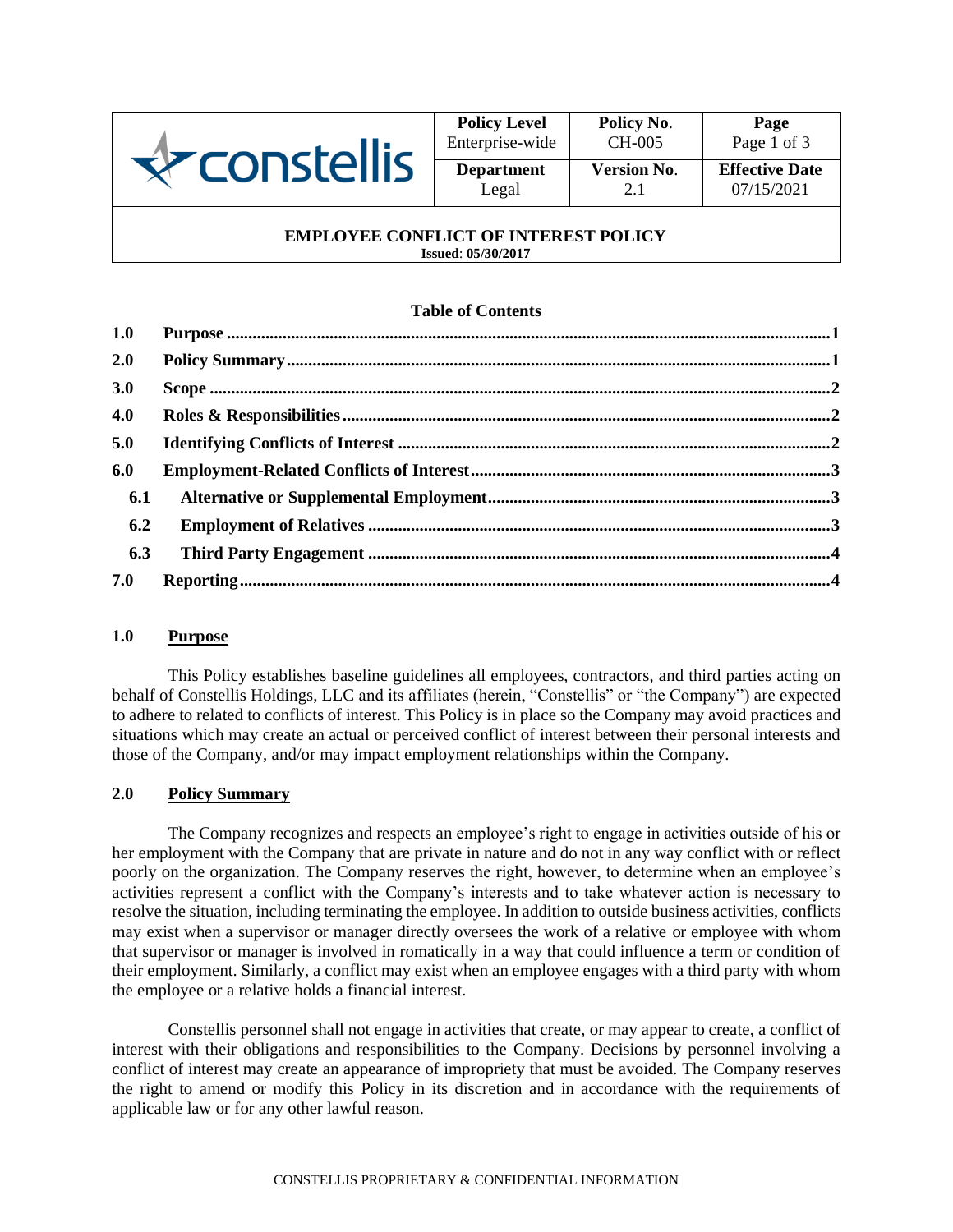|                                             | <b>Policy Level</b> | Policy No.         | Page                   |
|---------------------------------------------|---------------------|--------------------|------------------------|
|                                             | Enterprise-wide     | CH-005             | Page 2 of 4            |
| <b>EMPLOYEE CONFLICT OF INTEREST POLICY</b> | <b>Department</b>   | <b>Version No.</b> | <b>Effec/tive Date</b> |
|                                             | Legal               | 2.1                | 07/15/2021             |

**Any personnel having questions about the Policy, violations of the Policy, or resulting consequences should contact Human Resources or the Legal Department.**

### <span id="page-1-0"></span>**3.0 Scope**

As a condition of employment or affiliation with the Company, all stakeholders, including employees, contractors, and third parties acting on behalf of the Company must comply with this Policy.

### <span id="page-1-1"></span>**4.0 Roles & Responsibilities**

- Employees/Contractors All employees, contractors, and third parties acting on behalf ot the Company who have an actual conflict of interest as described in this Policy are required to disclose the conflict to their manager and the Human Resources Department and the Legal Department.
- Supervisors/Managers In addition to the requirement to disclose any personal conflicts of interest, any Supervisor or Manager who becomes aware of an actual or perceived conflict of interest as described in this Policy within their chain of command is required to disclose the conflict to the Human Resources Department and the Legal Department.
- Human Resources Personnel All Human Resources personnel have a responsibility to recognize potential new or existing personal conflicts of interest. For conflicts of interest related to the employment of family members or significant others, Human Resources personnel shall have the Familial Relationship Conflict of Interest Disclosure Form completed and saved in the respective personnel files. Human Resources is responsible for ensuring all personnel decisions are made free from any perceived conflict of interest or favoritism. Human Resources should discuss all disclosed or identified conflicts of interest or concerns related to the employment of relatives or employment decisions with the Legal Department.
- Legal Department Personnel Legal Department personnel, under the direction of the Chief Legal Officer, are responsible for reviewing and approving all conflicts of interest, including outside business ventures, which may create an actual or perceived conflict of interest. Legal Department personnel will ensure completed Outside Business Venture Forms are maintained. When necessary, the Chief Legal Officer shall discuss conflicts of interest with the Executive Management Team ("EMT").
- Executive Management Team The Executive Management Team, in consultation with the Chief Legal Officer, may grant a waiver related to any actual or perceived conflict of interest. If a waiver is provided, the EMT in conjunction with the Legal Department will ensure that barriers are put in place to eliminate any actual conflict of interest.

### <span id="page-1-2"></span>**5.0 Identifying Conflicts of Interest**

Conflicts of interest can arise through a variety of means, including but not limited to the following:

- Alternate or supplemental employment.
- Employment of relatives and/or significant others in a reporting relationship whereby one has input into or makes personnel decisions related to the other.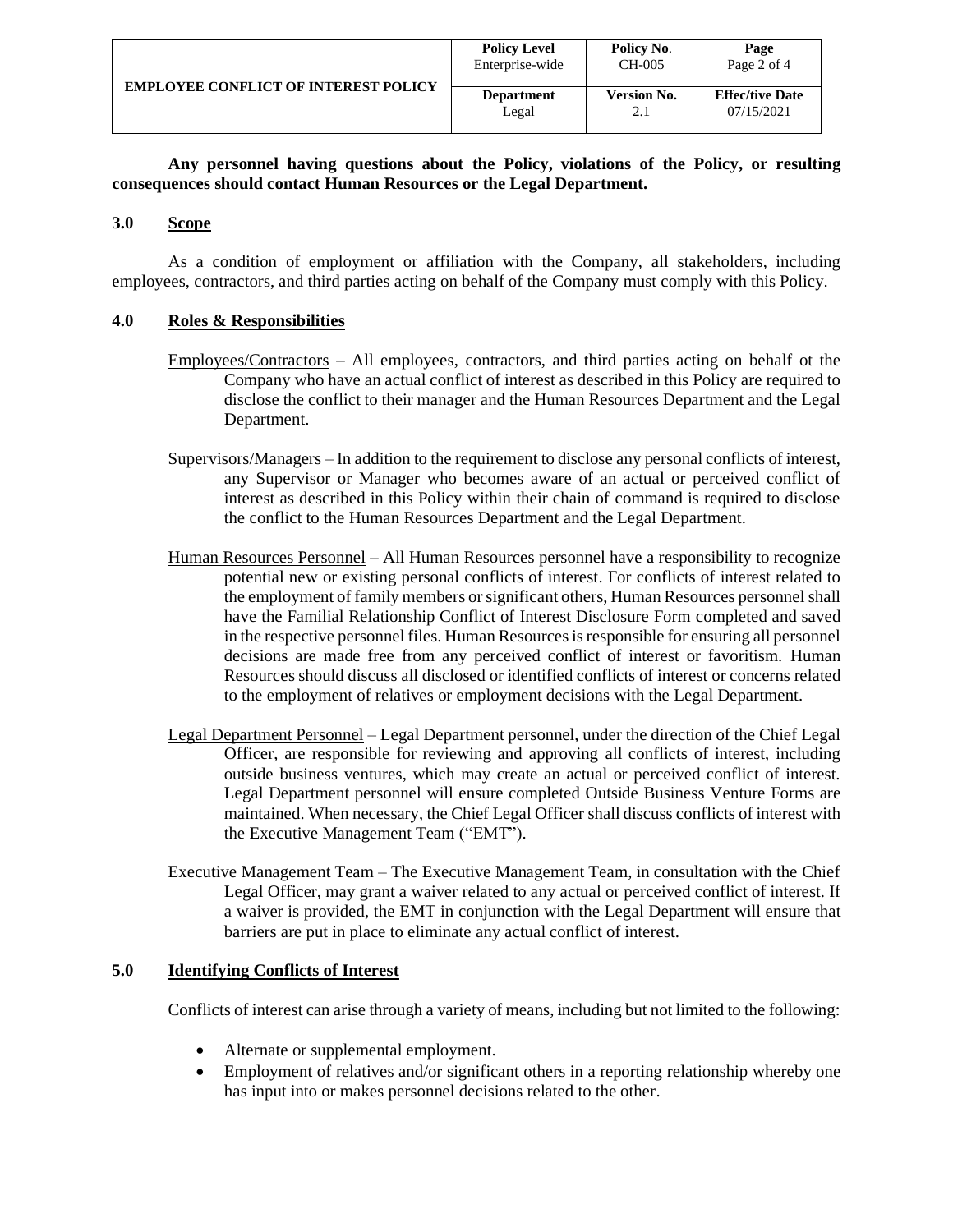|                                    | <b>Policy Level</b> | Policy No.         | Page                   |
|------------------------------------|---------------------|--------------------|------------------------|
|                                    | Enterprise-wide     | CH-005             | Page 3 of 4            |
| <b>CONFLICT OF INTEREST POLICY</b> | <b>Department</b>   | <b>Version No.</b> | <b>Effec/tive Date</b> |
|                                    | Legal               | 2.1                | 07/15/2021             |
|                                    |                     |                    |                        |

- Serving as a board member for an outside commercial company or organization.
- Owning, having a financial interest in, or advising a competitor, supplier, or contractor.
- Use of influence for personal financial gain.
- Placing Company business with a firm owned or controlled by a Constellis employee or his or her family.

Any personnel with a potential conflict of interest or any related question should seek advice from Human Resources or the Legal department. Prior to engaging in any activity, transaction, or relationship that might give rise to a conflict of interest, all personnel must seek review from their managers and the Human Resources and Legal Departments.

## <span id="page-2-0"></span>**6.0 Employment-Related Conflicts of Interest**

### <span id="page-2-1"></span>**6.1 Alternative or Supplemental Employment**

Personnel may hold jobs outside of their employment or affiliation with Constellis as long as they meet the performance standards of their job with the Company and any outside employment does not create a real or perceived conflict of interest. All personnel will be judged by the same performance standards as other employees and will be subject to Constellis' requirements regardless of any existing outside work requirements.

Personnel engaged in an outside business venture must complete the Outside Business Venture Disclosure Form and submit it to the Legal Department via [legalreviewrequest@constellis.com.](mailto:legalreviewrequest@constellis.com) If the Company determines the outside work interferes with performance or the ability of an employee or contractor to meet the requirements of their Constellis position (including as they are modified from time to time), the employee or contractor may be asked to terminate the outside employment if he or she wishes to remain employed by or affiliated with Constellis. Outside employment with competitors or with individuals/entities that would result in a violation of this Policy or of any agreements that personnel have with the Company are prohibited.

### <span id="page-2-2"></span>**6.2 Employment of Relatives**

Decisions about hiring, promoting, evaluating, awarding salary increases, terminating employees, or any other tangible employment action are based on qualifications for the position, ability, performance, and similar legitimate business considerations. Every attempt is made to avoid favoritism, the appearance of favoritism, and conflicts of interest in employment decisions. The Company has the obligation to take action when relationships or associations of our employees or contractors may have an impact on the business.

Constellis permits relatives of the same family or individuals involved in a romatic relationship to work at the Company and in the same Department. Absent an EMT-approved waiver the Company will not, however, consider or accept employment applications from individuals whose employment would result in a supervisor/subordinate relationship or otherwise cause a possible conflict of interest. Similarly, it will not advance organizational structures that would result in a direct reporting relationship among relatives or indivduals involved in a romatic relationship (i.e. promote or change an existing employment structure that conflicts with this Policy).